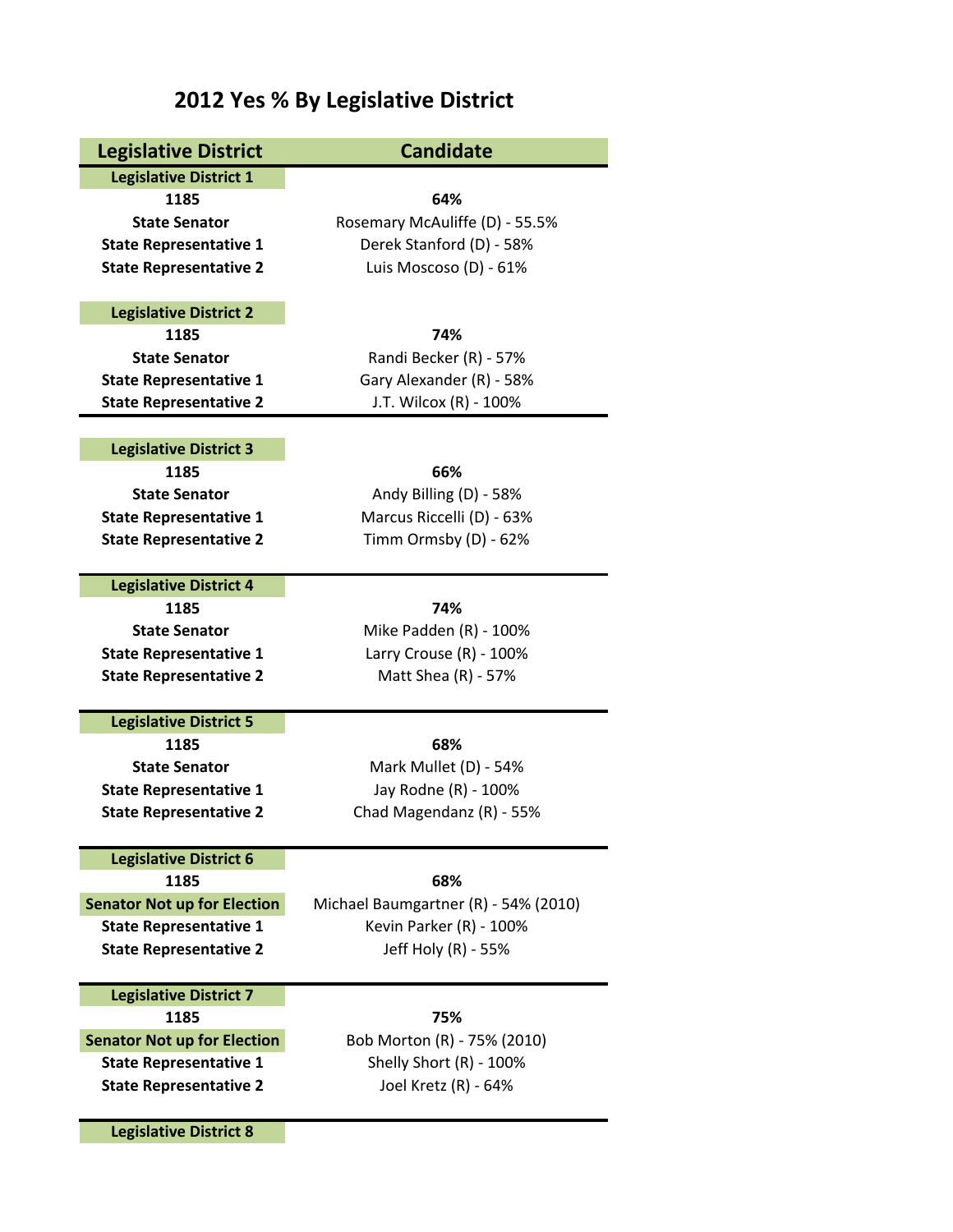| 1185                                   | 73%                                      |
|----------------------------------------|------------------------------------------|
| <b>Senator Not up for Election</b>     | Jerome Delvin (R) - 64% (2010)           |
| <b>State Representative 1</b>          | Brad Klippert (R) - 62%                  |
| <b>State Representative 2</b>          | Lary Haler $(R)$ - 72%                   |
|                                        |                                          |
| <b>Legislative District 9</b>          |                                          |
| 1185                                   | 70%                                      |
| <b>State Senator</b>                   | Mark G. Schoesler (R) - 100%             |
| <b>State Representative 1</b>          | Susan Fagan (R) - 100%                   |
| <b>State Representative 2</b>          | Joe Schmick (R) - 100%                   |
|                                        |                                          |
| <b>Legislative District 10</b>         |                                          |
| 1185                                   | 68%                                      |
| <b>State Senator</b>                   | Barbara Bailey (R) - 53%                 |
| <b>State Representative 1</b>          | Norma Smith (R) - 61%                    |
| <b>State Representative 2</b>          | Dave Hayes (R) - 52%                     |
|                                        |                                          |
| <b>Legislative District 11</b>         |                                          |
| 1185                                   | 62%                                      |
| <b>State Senator</b>                   | Bob Hasegawa (D) - 69%                   |
| <b>State Representative 1</b>          | Zack Hudgins (D) - 77%                   |
| <b>State Representative 2</b>          | Steve Bergquist (D) - 71.5%              |
|                                        |                                          |
| <b>Legislative District 12</b>         |                                          |
| 1185                                   | 73%                                      |
| <b>State Senator</b>                   | Linda Evans Parlette (R) - 100%          |
| <b>State Representative 1</b>          | Cary Condotta (R) - 65%                  |
| <b>State Representative 2</b>          | Brad Hawkins (R) - 51%                   |
|                                        |                                          |
| <b>Legislative District 13</b><br>1185 | 73%                                      |
| <b>Senator Not up for Election</b>     | Janéa Holmquist Newbry (R) - 100% (2010) |
| <b>State Representative 1</b>          | Judith (Judy) Warnick (R) - 100%         |
|                                        | Matt Manweller (R) - 69%                 |
| <b>State Representative 2</b>          |                                          |
| <b>Legislative District 14</b>         |                                          |
| 1185                                   | 70%                                      |
| <b>State Senator</b>                   | Curtis King (R) - 100%                   |
| <b>State Representative 1</b>          | Norm Johnson (R) - 64%                   |
| <b>State Representative 2</b>          | Charles Ross (R) - 66%                   |
|                                        |                                          |
| <b>Legislative District 15</b>         |                                          |
| 1185                                   | 68%                                      |
| <b>Senator Not up for Election</b>     | Jim Honeyford (R) - 100% (2010)          |
| <b>State Representative 1</b>          | Bruce Chandler (R) - 100%                |
| <b>State Representative 2</b>          | David V. Taylor (R) - 61%                |
|                                        |                                          |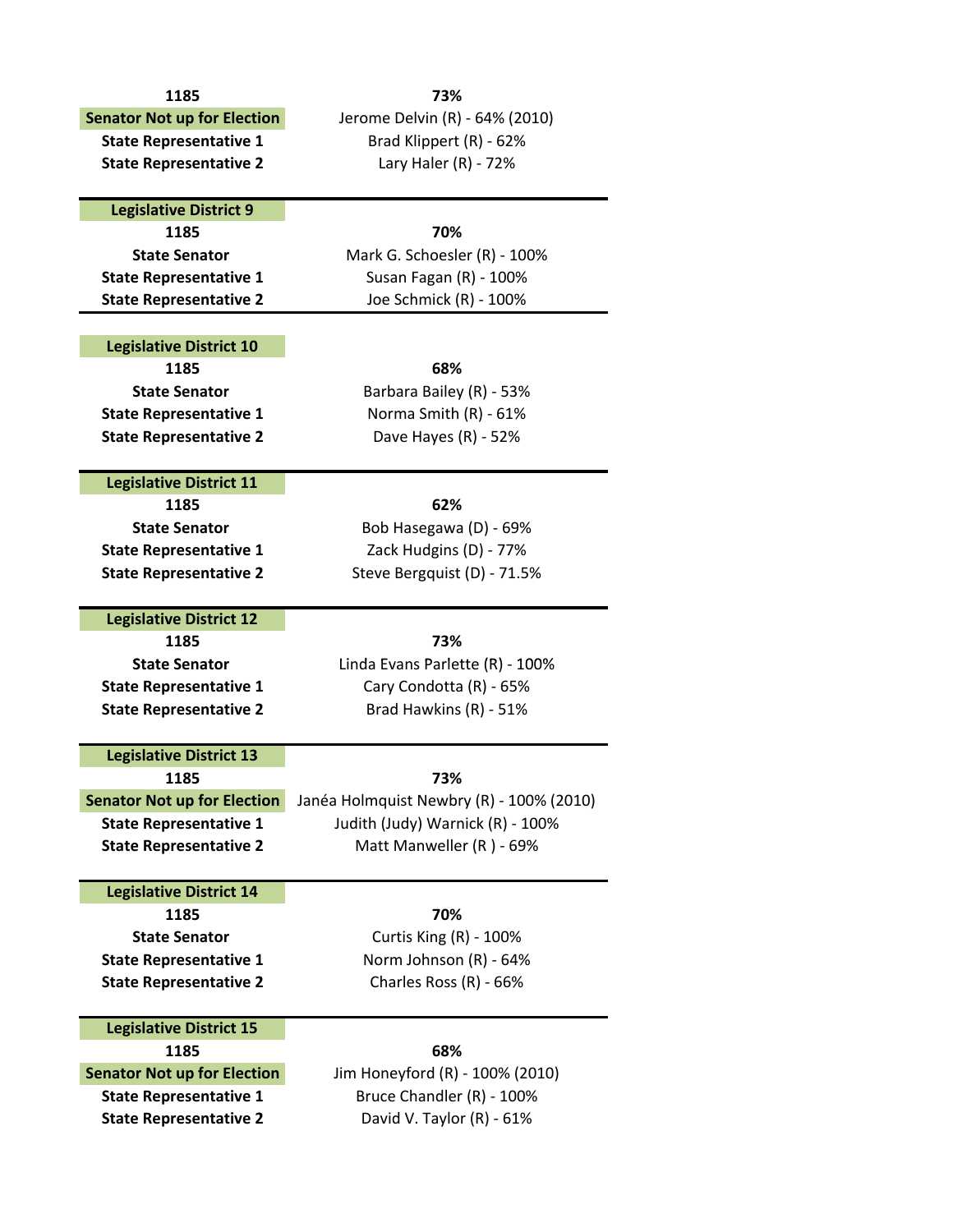### **Legislative District 16**

**1185 71%**

### **Legislative District 17**

**1185 72% State Representative 2** Paul Harris (R) ‐ 56%

### **Legislative District 18**

**1185 72% State Representative 1** Brandon Vick (R) ‐ 68% **State Representative 2** Liz Pike (R) ‐ 60.5%

### **Legislative District 19**

**1185 70% State Representative 1** Dean Takko (D) ‐ 62%

# **20 L iegslative District Di <sup>t</sup> <sup>i</sup> t1185 75%**

**State Representative 2** Ed Orcutt (R) ‐ 69%

### **Legislative District 21**

**1185 63%**

### **Legislative District 22**

**1185 54% State Representative 1** Chris Reykdal (D) ‐ 100% **State Representative 2** San Hunt (D) ‐ 100% **Legislative District 23**

# **1185 60%**

**State Senator** Mike Hewitt (R) - 70% **State Representative 1** Maureen Walsh (R) ‐ 58% **State Representative 2** Terry R. Nealey (R) ‐ 100%

**State Senator** Don Benton (R) - 50% **State Representative 1** Monica Stonier (D) ‐ 50%

**State Senator** Ann Rivers (R) - 68%

**State Senator** Brian Hatfield (D) - 62% **State Representative 2** Brian E. Blake (D) ‐ 58%

**State Senator** John E. Braun (R) ‐ 55% **State Representative 1** Richard DeBolt (R) ‐ 100%

**Senator Not up for Election** Paull Shin (D) ‐ 63% (2010) **State Representative 1** Mary Helen Roberts (D) ‐ 100% **State Representative 2** Marko Lilas (D) ‐ 61%

**State Senator** Karen Fraser (D) - 100%

**State Senator** Christine Rolfes (D) ‐ 65% **State Representative 1** Sherry V. Appleton (D) ‐ 61%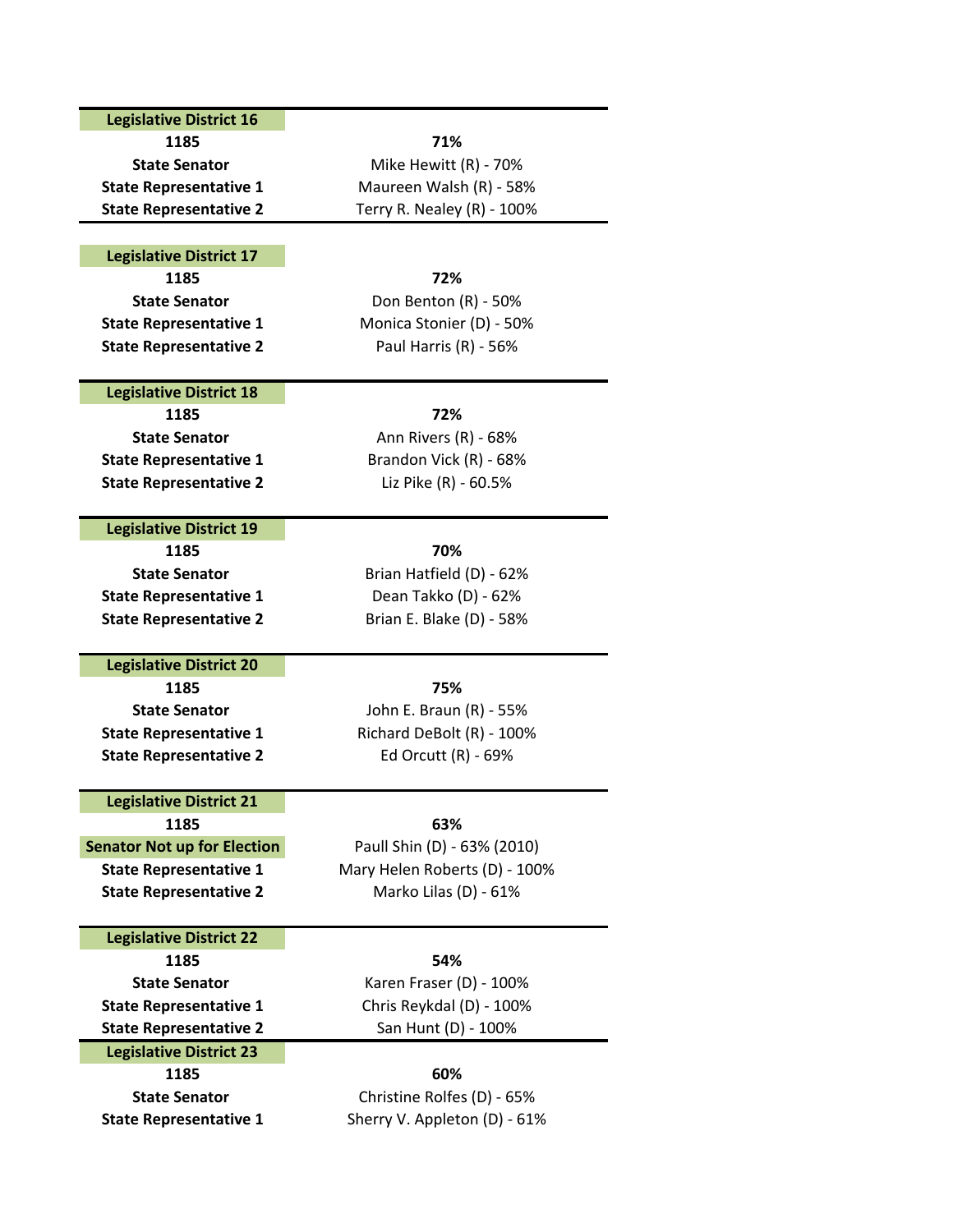**State Representative 2** Drew Hansen (D) ‐ 60%

### **Legislative District 24**

**1185 66% State Senator** Jim Hargrove (D) ‐ 65% **State Representative 1** Kevin Van De Wege (D) ‐ 64% **State Representative 2** Steve Tharinger (D) ‐ 58.5%

### **Legislative District 25**

**1185 71%**

**State Senator** Bruce Dammeier (R) - 62% **State Representative 1** Dawn Morrell (D) ‐ 53% **State Representative 2** Hans Zeiger (R) ‐ 57%

### **Legislative District 26**

**1185 69.50% Senator Not up for Election** Derek Kilmer (D) - 59% (2010) **State Representative 1** Jan Angel (R) ‐ 59% **State Representative 2** Larry Seaquist (D) ‐ 54%

### **Legislative District 27**

**1185 60% State Senator** Jeannie Darneille (D) ‐ 57% **State Representative 1** Laurie Jinkins (D) ‐ 71% **State Representative 2** Jake Fey (D) ‐ 63%

### **Legislative District 28**

**1185 65% State Senator** Mike Carrell (R) - 58% **State Representative 1** Steven O'Ban (R) - 55% **State Representative 2** Tami Green (D) ‐ 55%

### **Legislative District 29**

**1185 68% Senator Not up for Election** Steve Conway (D) - 63% (2010) **State Representative 1** David Sawyer (D) ‐ 63% **State Representative 2** Steve Kirby (D) ‐ 100%

**Legislative District 30 1185 68% Senator Not up for Election** Tracey Eide (D) ‐ 52% (2010) **State Representative 1** Linda Kochmar (R) ‐ 51% **State Representative 2** Roger Freeman (D) ‐ 55%

**Legislative District 31**

**1185 73%**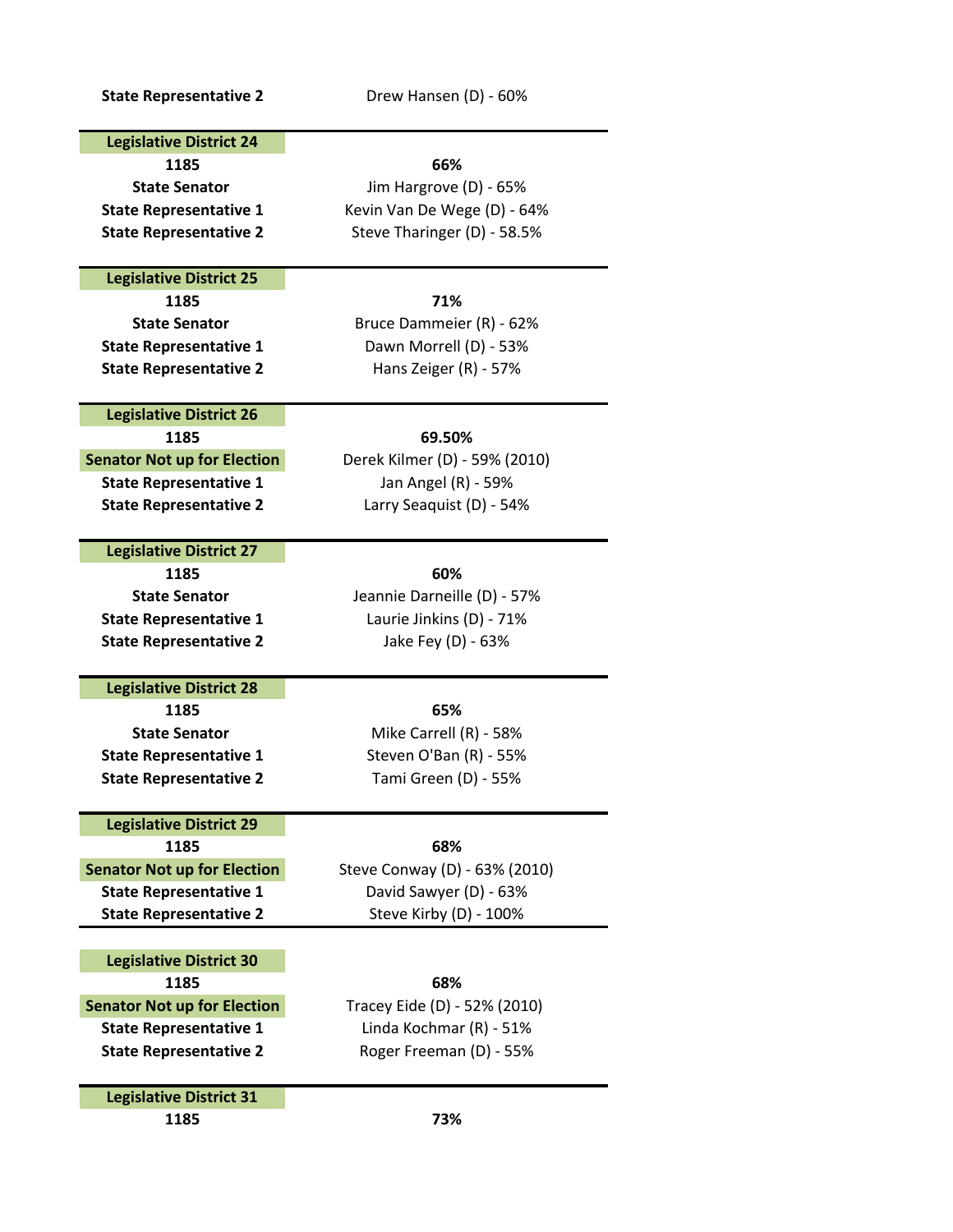| <b>State Representative 1</b><br><b>State Representative 2</b><br><b>Legislative District 32</b><br>1185<br><b>Senator Not up for Election</b><br><b>State Representative 1</b><br><b>State Representative 2</b><br><b>Legislative District 33</b> | Cathy Dahlquist (R) - 63%<br>Christopher Hurst (D) - 55%<br>55%<br>Maralyn Chase (D) - 61% (2010)<br>Cindy Ryu (D) - 72%<br>Ruth Kagi (D) - 73% |
|----------------------------------------------------------------------------------------------------------------------------------------------------------------------------------------------------------------------------------------------------|-------------------------------------------------------------------------------------------------------------------------------------------------|
|                                                                                                                                                                                                                                                    |                                                                                                                                                 |
|                                                                                                                                                                                                                                                    |                                                                                                                                                 |
|                                                                                                                                                                                                                                                    |                                                                                                                                                 |
|                                                                                                                                                                                                                                                    |                                                                                                                                                 |
|                                                                                                                                                                                                                                                    |                                                                                                                                                 |
|                                                                                                                                                                                                                                                    |                                                                                                                                                 |
|                                                                                                                                                                                                                                                    |                                                                                                                                                 |
|                                                                                                                                                                                                                                                    |                                                                                                                                                 |
|                                                                                                                                                                                                                                                    |                                                                                                                                                 |
|                                                                                                                                                                                                                                                    |                                                                                                                                                 |
| 1185                                                                                                                                                                                                                                               | 64%                                                                                                                                             |
| <b>Senator Not up for Election</b>                                                                                                                                                                                                                 | Karen Keiser (D) - 60% (2010)                                                                                                                   |
| <b>State Representative 1</b>                                                                                                                                                                                                                      | Tina Orwall (D) - 72%                                                                                                                           |
| <b>State Representative 2</b>                                                                                                                                                                                                                      | Dave Upthegrove (D) - 70%                                                                                                                       |
|                                                                                                                                                                                                                                                    |                                                                                                                                                 |
| <b>Legislative District 34</b>                                                                                                                                                                                                                     |                                                                                                                                                 |
| 1185                                                                                                                                                                                                                                               | 49%                                                                                                                                             |
| <b>Senator Not up for Election</b>                                                                                                                                                                                                                 | Sharon Nelson (D) - 100% (2010)                                                                                                                 |
| <b>State Representative 1</b>                                                                                                                                                                                                                      | Elieen L. Cody (D) - 86%                                                                                                                        |
| <b>State Representative 2</b>                                                                                                                                                                                                                      | Joe Fitzgibbon (D) - 100%                                                                                                                       |
|                                                                                                                                                                                                                                                    |                                                                                                                                                 |
| <b>Legislative District 35</b>                                                                                                                                                                                                                     |                                                                                                                                                 |
| 1185                                                                                                                                                                                                                                               | 69%                                                                                                                                             |
| <b>Senator Not up for Election</b>                                                                                                                                                                                                                 | Tim Sheldon (D) - 62% (2010)                                                                                                                    |
| <b>State Representative 1</b>                                                                                                                                                                                                                      | Kathy Haigh (D) - 51%                                                                                                                           |
| <b>State Representative 2</b>                                                                                                                                                                                                                      | Drew C. MacEwen (R) - 52%                                                                                                                       |
|                                                                                                                                                                                                                                                    |                                                                                                                                                 |
| <b>Legislative District 36</b>                                                                                                                                                                                                                     |                                                                                                                                                 |
| 1185                                                                                                                                                                                                                                               | 39%                                                                                                                                             |
| <b>Senator Not up for Election</b>                                                                                                                                                                                                                 | Jeanne Kohl-Welles (D) - 84% (2010)                                                                                                             |
| <b>State Representative 1</b>                                                                                                                                                                                                                      | Reuven Carlyle (D) - 89%                                                                                                                        |
| <b>State Representative 2</b>                                                                                                                                                                                                                      | Gael Tarleton (D) - 56%                                                                                                                         |
|                                                                                                                                                                                                                                                    |                                                                                                                                                 |
| <b>Legislative District 37</b>                                                                                                                                                                                                                     |                                                                                                                                                 |
| 1185                                                                                                                                                                                                                                               | 41%                                                                                                                                             |
| <b>Senator Not up for Election</b>                                                                                                                                                                                                                 | Adam Kline (D) - 88% (2010)                                                                                                                     |
| <b>State Representative 1</b>                                                                                                                                                                                                                      | Sharon Tomiko Santos (D) - 100%                                                                                                                 |
| <b>State Representative 2</b>                                                                                                                                                                                                                      | Eric Pettigrew (D) - 88%                                                                                                                        |
|                                                                                                                                                                                                                                                    |                                                                                                                                                 |
| <b>Legislative District 38</b>                                                                                                                                                                                                                     |                                                                                                                                                 |
| 1185                                                                                                                                                                                                                                               | 67%                                                                                                                                             |
| <b>Senator Not up for Election</b>                                                                                                                                                                                                                 | Nick Harper (D) - 60% (2010)                                                                                                                    |
| <b>State Representative 1</b>                                                                                                                                                                                                                      | John McCoy (D) - 60.5%                                                                                                                          |
| <b>State Representative 2</b>                                                                                                                                                                                                                      | Mike Sells (D) - 62%                                                                                                                            |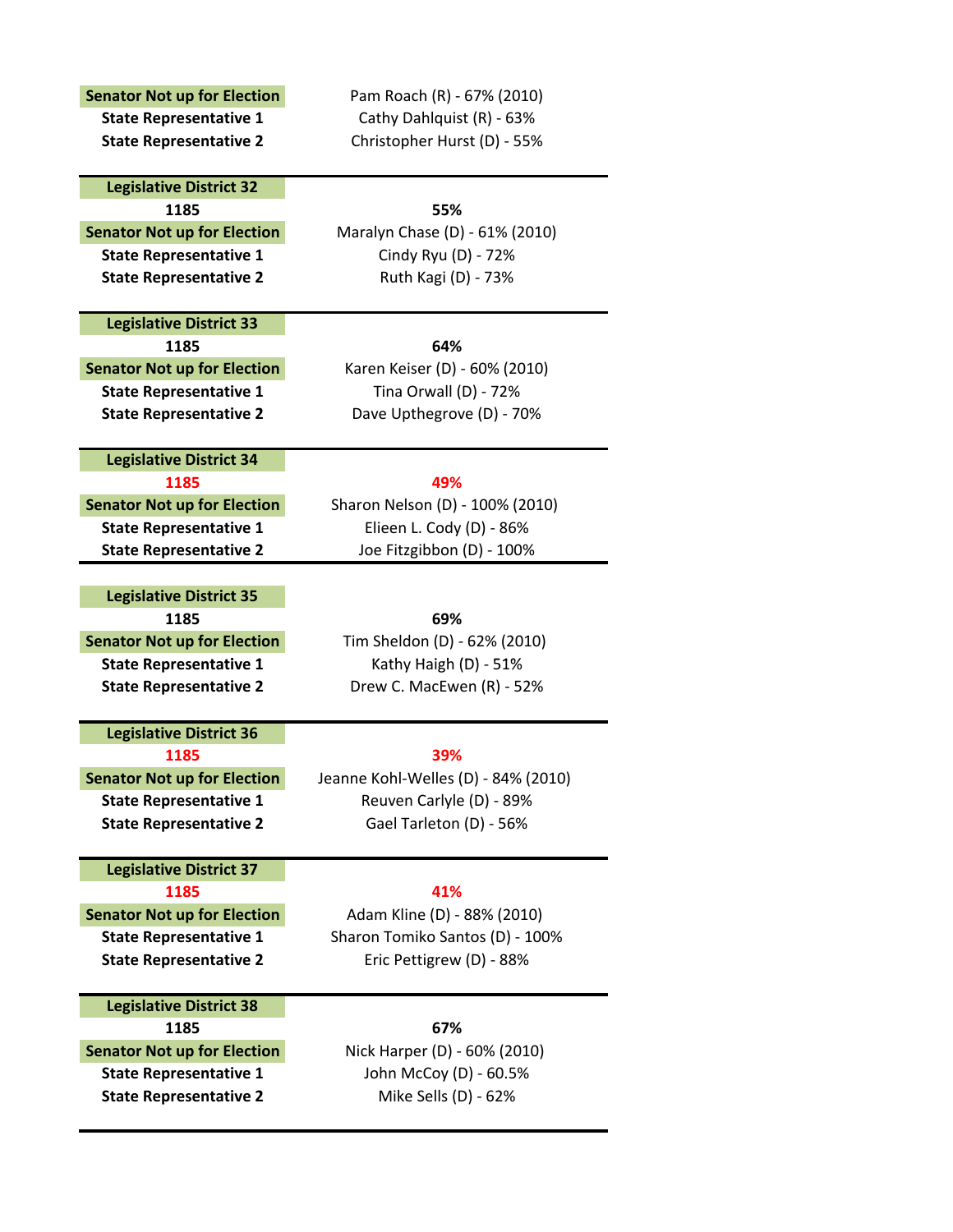### **Legislative District 39**

**1185 72%**

### **Legislative District 40**

**1185 55% State Representative 1** Kristine Lytton (D) ‐ 74% **State Representative 2** Jeff Morris (D) ‐ 75%

### **Legislative District 41**

**1185 61%**

### **Legislative District 42**

**1185 66% Senator Not up for Election** Doug Ericksen (R) - 60% (2010)

### **1185 32% Legislative District 43**

**Senator Not up for Election** Ed Murray (D) ‐ 100% (2010) **State Representative 2** Frank Chopp (D) ‐ 71%

**Legislative District 44 1185 69%**

**State Representative 2** Mike Hope (R) ‐ 56%

### **Legislative District 45**

**1185 63% Senator Not up for Election** Andy Hill (R) - 51% (2010) **State Representative 1** Roger Goodman (D) ‐ 56.5% **State Representative 2** Larry Springer (D) ‐ 58%

### **Legislative District 46**

**1185 43% State Representative 1** Gerry Pollet (D) ‐ 65%

**State Senator** David Frockt (D) ‐ 100%

**State Senator** Kirk Pearson (R) - 58% **State Representative 1** Dan Kristiansen (R) ‐ 55% **State Representative 2** Elizabeth Scott (R) ‐ 53.5%

**State Senator** Kevin Ranker (D) ‐ 63%

**State Senator** Steve Litzow (R) - 54% **State Representative 1** Marcie Maxwell (D) ‐ 58.5% **State Representative 2** Judy Clibborn (D) ‐ 100%

**State Representative 1** Jason Overstreet (R) ‐ 54% **State Representative 2** Vincent Buys (R) ‐ 54%

**State Representative 1** Jamie Pedersen (D) ‐ 100%

**Senator Not up for Election** Steve Hobbs (D) - 51% (2010) **State Representative 1** Hans Dunshee (D) ‐ 54%